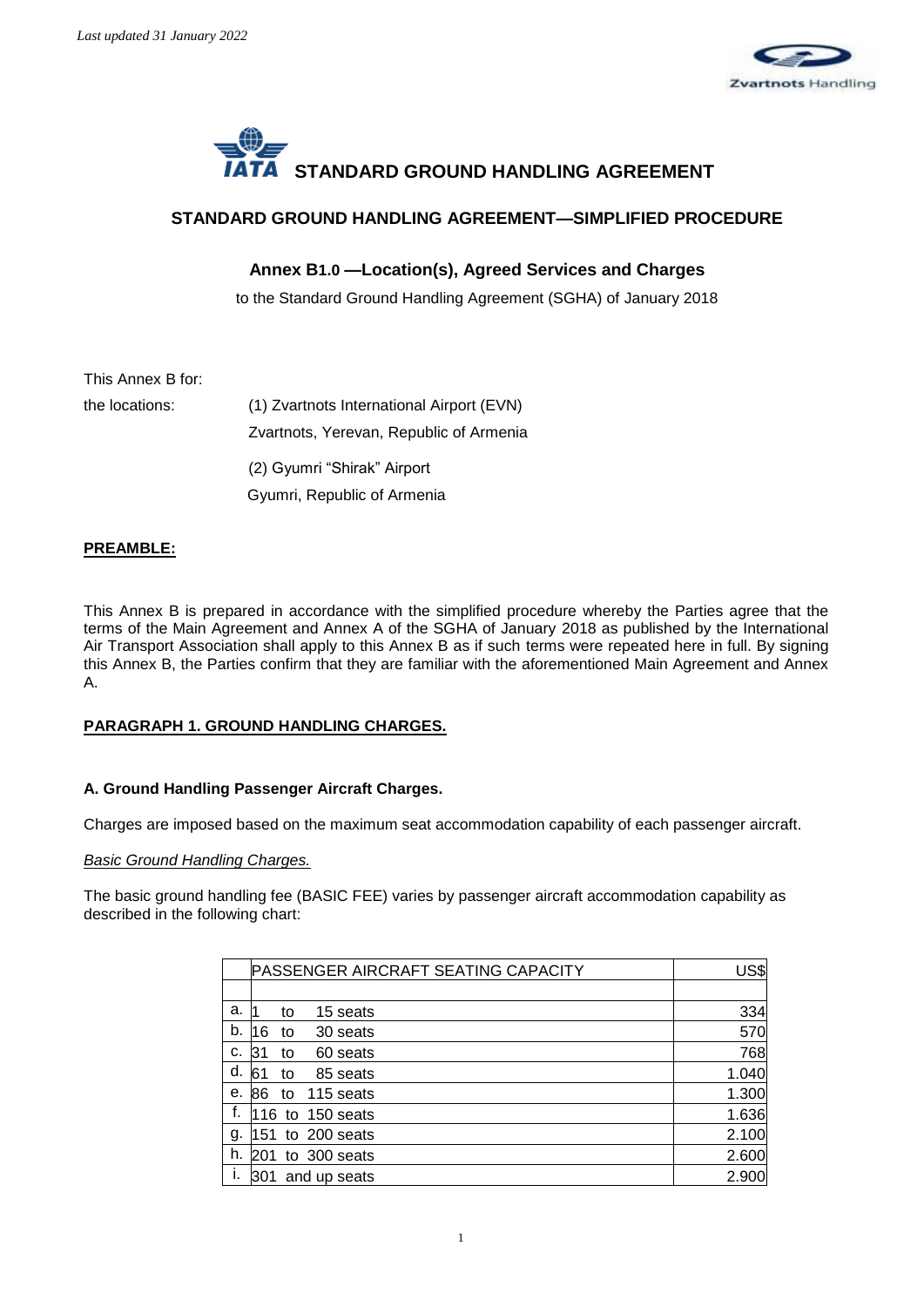

# **B. Ground Handling Cargo Aircraft Charges (for the location of Zvartnots International Airport (EVN) only).**

Charges are imposed based on the maximum take-off weight of the cargo airplane.

### *Basic Ground Handling Charges.*

The basic ground handling fee (BASIC FEE) varies by cargo aircraft maximum take-off weight as described in the following chart:

|          | CARGO AIRCRAFT MAXIMUM TAKE-OFF WEIGHT | US\$ |
|----------|----------------------------------------|------|
| 11.01.01 | 50 tons<br>tο                          | 180  |
| 11.01.02 | 51<br>$100$ tons<br>to                 | 220  |
| 11.01.03 | 101<br>150 tons<br>to                  | 260  |
| 11.01.04 | More than 150 tons                     | 300  |

*Note: For further information on basic, as well as supplementary services and fees, please contact Commercial Department (Ms. Haykuhi Grigoryan: hgrigoryan@aia-zvartnots.aero).*

## **PARAGRAPH 2- TRANSFER OF SERVICES**

2.1 In accordance with Sub-Article 3.1 of the Main Agreement, the Handling Company may subcontract any of the following services to the mentioned subcontractors:

|               | <b>Annex A Section:</b>                                                                                                                                                                   | Subcontractor:                                                                                                        |
|---------------|-------------------------------------------------------------------------------------------------------------------------------------------------------------------------------------------|-----------------------------------------------------------------------------------------------------------------------|
| $\mathbf 1$ . | 2.1.3. When requested by the Carrier<br>(a) Provide<br>special equipment, facilities and specially<br>trained<br>personnel, for assistance to:<br>2. persons with reduced mobility (PRMs) | "PRM SERVICE" Limited Liability Company                                                                               |
| 2.            | 2.3.4. Handle lost, found and damaged property matters.<br>(a) Provide<br>5. delivery of delayed baggage to passengers*                                                                   | "BENE-FEAT" Limited Liability Company,<br>$\bullet$<br>or<br>"POL<br>AIRTOUR"<br>Liability<br>Limited<br>٠<br>Company |
| 3.            | 3.12.1<br>Provide<br>(a)<br>3.<br>water quality tests.*                                                                                                                                   | "MEDICAL CENTRE "AVIAMED"<br>Closed<br>Joint-Stock Company                                                            |

**OR:** to provide **only 2.3.4.(a)5** service of Annex A, in accordance with Sub-Article 3.2 of the Main Agreement, the Carrier may appoint any of the following accredited companies:

- *"BENE-FEAT" Limited Liability Company*
- *"POL AIRTOUR" Limited Liability Company*
- *"GA DELIVERY" Limited Liability Company*

The appropriate written notice of such appointment shall be presented by the Carrier to the Handling Company before start of the service provision.

#### **PARAGRAPH 3. STANDARD OF WORK**